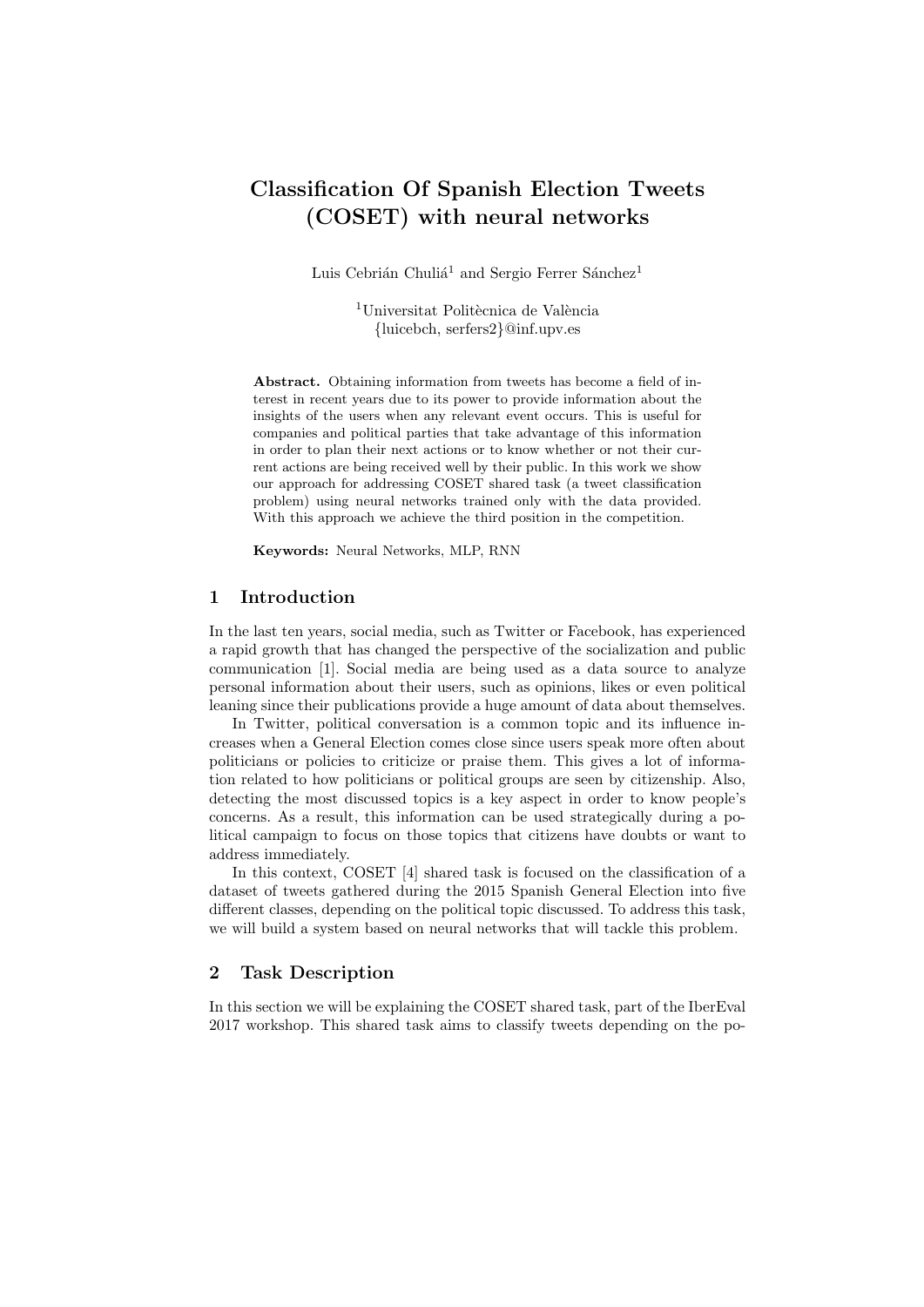litical topic discussed. The corpus has been extracted from conversations during the General Elections of 2015 in Spain. The dataset consists of 2242 tweets for training, 250 for development and 624 for test. As a final note, the tweets are presented in Spanish.

The different topics in which we have to classify the different tweets are:

- Political issues. Related to the most abstract electoral confrontation.
- Policy issues. Tweets about sectorial policies.
- Campaign issues. Related to the evolution of the campaign.
- Personal issues. Related to the personal life and activities of the candidates.
- Other issues.

The distribution of tweets among the above topics is very imbalanced being the largest class (Policy issues) of a size of approx. 1100 tweets and the smallest (Personal issues) approx. 200 tweets in size.

# 3 Experimental design

In this section we will cover all the experimentation carried out. First we will focus on feature extraction and text representation. Then we will address the classification problem by describing the architectures used.

#### 3.1 Text preprocessing

In order to transform the text into a continuous representation we apply some preprocessing to clean as much as possible the data at hand. We have applied the Tweet tokenizer from the NLTK python library [2] with the flags for removing usernames, limiting the number of consecutive equal characters to three and applying lower case to capital letters. Links and emails have been left untouched.

Although usernames could seem useful, we decided to remove them because they did not contribute to improve the overall performance of the system and they also increased the size of the vocabulary by as much as 20%.

#### 3.2 Text representation

We have approached the tweet classification problem in a variety of ways, most of them with regards to the text representation issue. Here we will only name the various alternatives we have tested. Results will be presented in next section. As our first approach we have tried representing the tweets with a fixed length representation:

- Bag of n-grams. To preserve information of both the vocabulary and the word order in the tweet.
- Tf-Idf. To account for frequent and important words.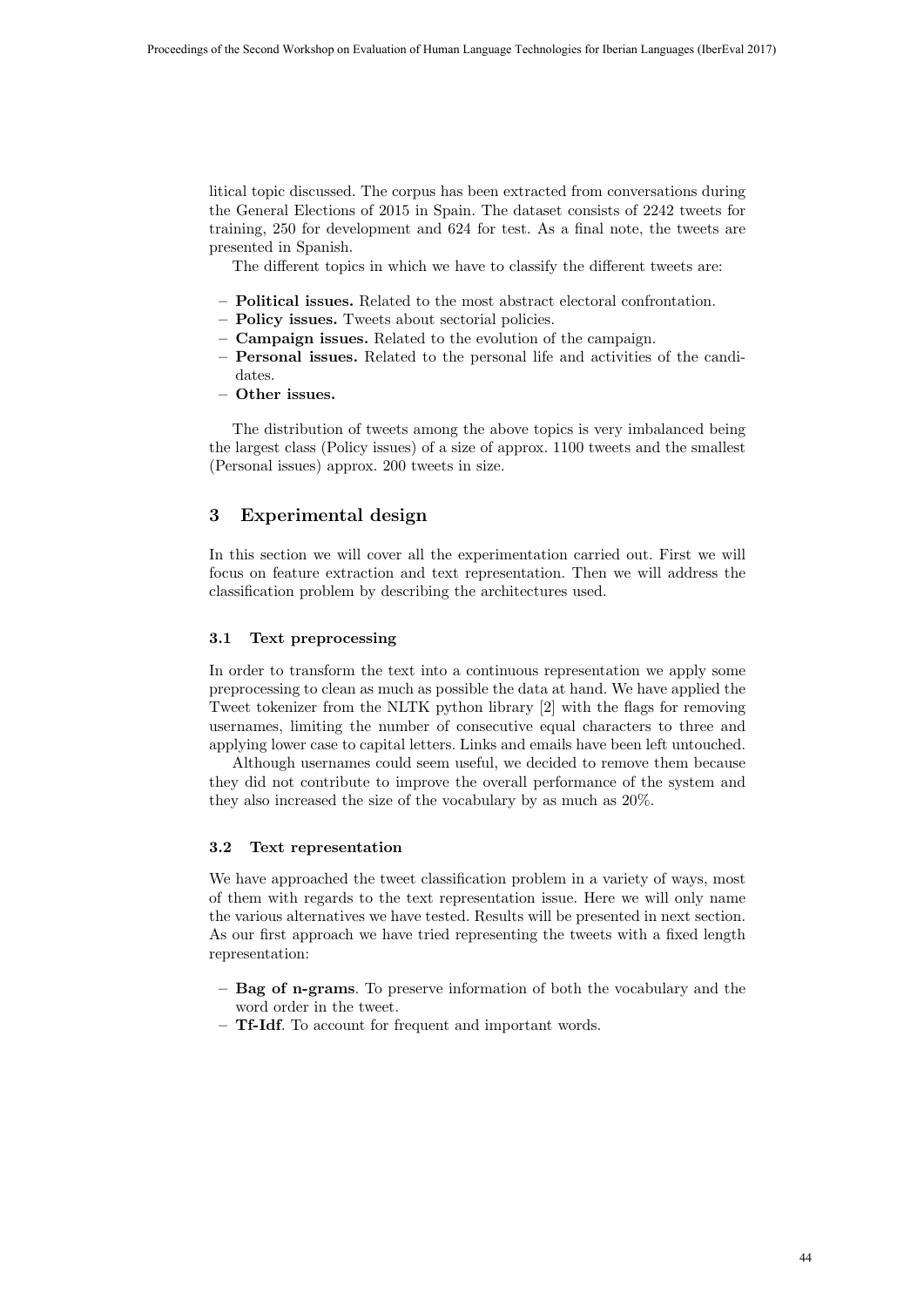$-$  N-gram of characters. Similar to the previous approach but at character level.

Considering the great performance Recurrent Neural Networks (RNN) are having while processing sequences[7,9], we have also tried with a non-fixed length representation with:

- Word embedding. Words in tweets are represented as vectors, being those vectors a continuous representation of words.
- Character embedding. Similar to the word embedding but at a character level.

## 3.3 Architecture for fixed-length representation: Multilayer perceptron

When dealing with fixed-length representation a multilayer perceptron (MLP) is used to tackle the classification problem. Due to the size of the training dataset and the size of each sample, the expressiveness of this model is more than enough to learn the representations explained before.

The first few experiments were carried with a two-layer perceptron with 512 units in each layer. This model suffered from overfitting very quickly (99.5% accuracy in training in 5 epochs), that is why we reduced the layer's size to 64 units each. With this configuration the overfitting still occurred but it was manageable with noise.

Moreover, the best 4 models (trained with different initializations but identical configuration of parameters) were combined forming an ensemble to allow some collaboration among them in order to achieve better classification performance.

The combination of models has been implemented in a very straightforward way. The output of the last layer of all models is added and averaged by the number of models. The resulting vector is the one used to select the given class.

The final architecture (used to submit the best results) is a two-layer perceptron with 64 units in each hidden layer. The activation function used on the hidden layers is ReLU while the one used on the output layer is Softmax. Gaussian noise is used on the hidden layers with 0.5 standard deviation. The model was trained during 13 epochs feeding the model with batches of size 128. No class weighting was used to compensate imbalanced classes.

The model is fed with tweets represented as bag of n-grams with the n-gram size up to 3. This results in a size of vocabulary of  $\sim$ 47k. The training of this model takes no more than 30 seconds on cpu.

## 3.4 Architecture for variable-length representation: Recurrent neural network

In the case of variable-length representation we used recurrent neural networks (RNN). With this model, the tweets are represented as a sequence of vectors of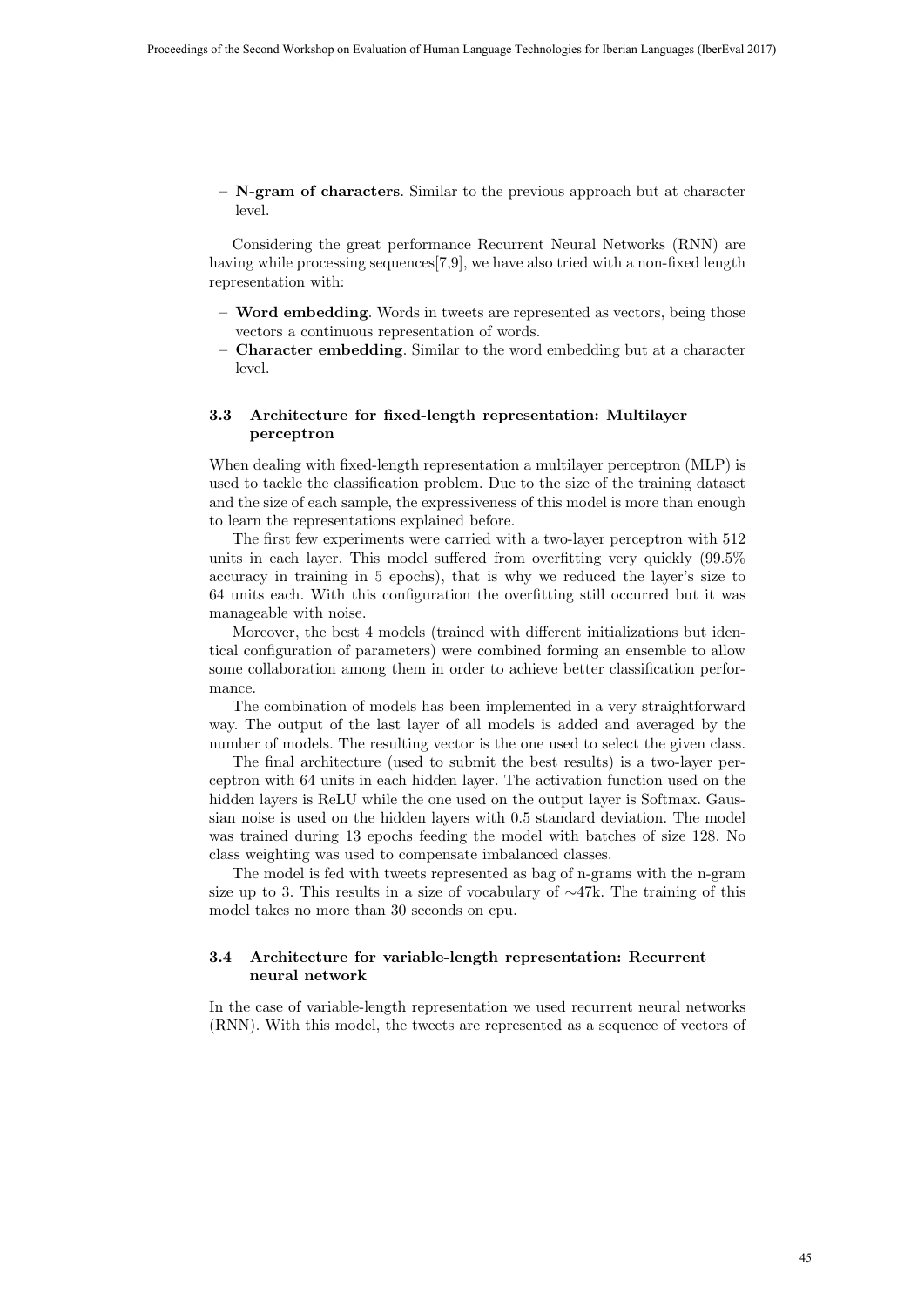real numbers. These vectors are fed sequentially to the RNN which will obtain a fixed length vector containing all the information extracted from the tweet. Then a multilayer perceptron will take that as input and perform the classification task as stated in Section 3.3. We use 128 as the embedding size and 64 as the hidden state of the recurrent unit. The multilayer perceptron has 64 units on its hidden layer.

In order to transform the text into a sequence of vectors of real numbers we must project our vocabulary into an embedding layer which will hold the continuous representation of every word (or character, depending on the representation) on the vocabulary. This continuous representation will be learned during the training process (no pretrained word embeddings used).

Moreover, additional tests have been made with a bidirectional RNN [8] (analyzes the tweet from the start and from the end) and with the use of Gated Recurrent Units (GRU, [3]) and Long-Short Term Memory (LSTM, [6]).

# 4 Results

In Table 1 are compiled all the results obtained by training different models with different representations of the data and different configurations. By looking at the table we can see that the best results are those obtained with the multilayer perceptron with bag of words representation. We can also see that other representations like tf-idf or other sizes of n-grams obtain similar results although with a slightly lower score. However, with better fine-tuning we were able to get better models that achieved several points above the ones presented in the results with the bag of 3-grams representation. For example, the model that generated the submission file achieved 62.4 f1-measure on the development set.

Ensembles are used to try to obtain better results by combining the same model with different initialization. This has been proven to yield better results [5,10]. However we find that in our case we do not gain much. Results obtained with ensembles are similar to the ones obtained with each model of the given ensemble.

Special attention has been paid to select which models were used to be part of the ensemble because the F-measure obtained was greatly influenced with the performance obtained in one of the classes (usually, the one with fewer samples). If this had not been taken into account, the results obtained would have been much worse.

In the case of RNNs they have performed very poorly compared to the MLP probably due to the short length of the tweets, noisy behavior and low number of samples.

Finally, we only see a slight improvement with the character-wise representation when we use tf-idf bag of n-grams. All the others configurations performed worse than its word-wise variants.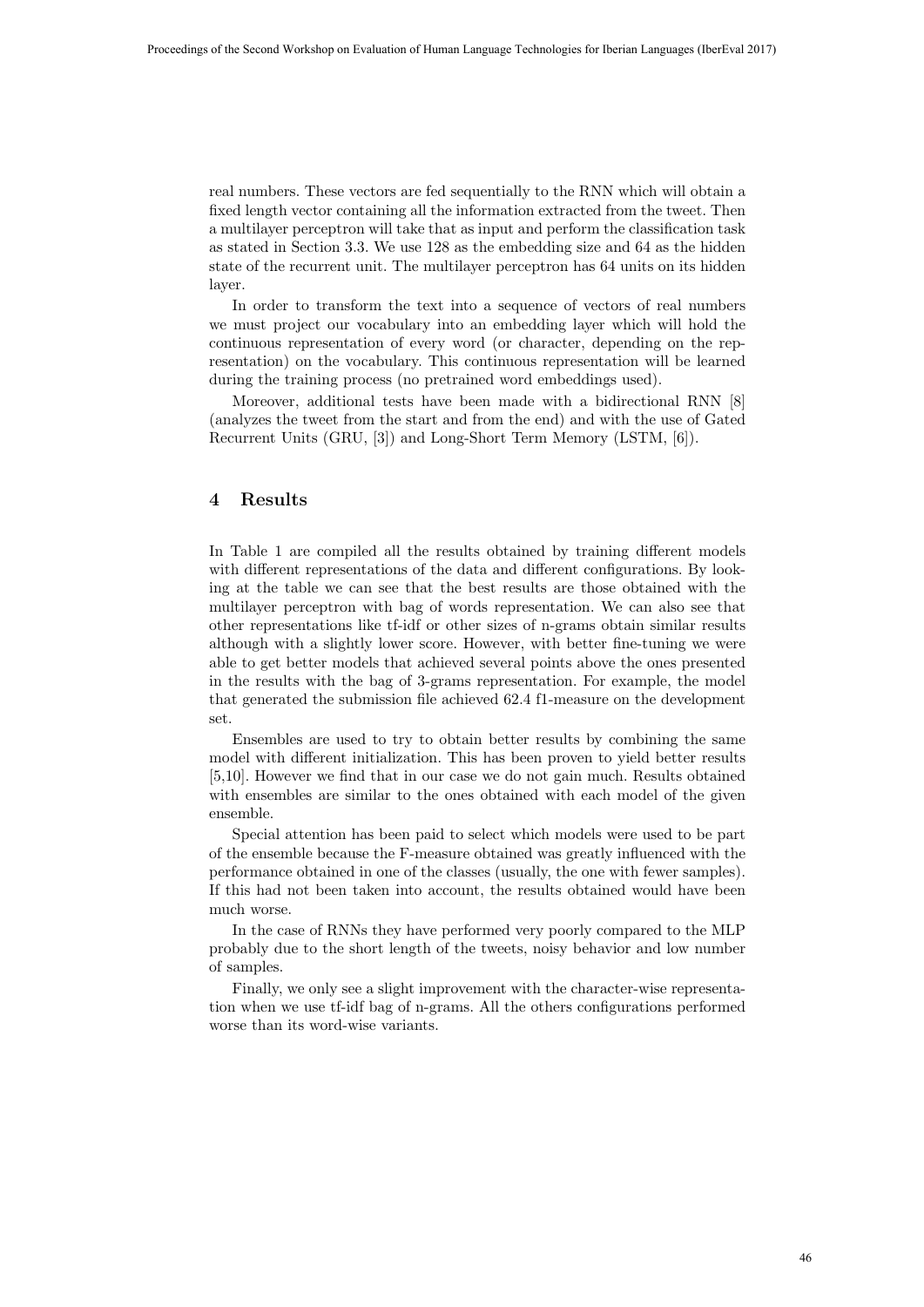Table 1: Results obtained (measured with F-measure) with different models and representations. BoW stands for bag of words (unigrams). BiRNN stands for bidirectional RNN. Models marked with ensemble are a combination of 4 models initialized differently. The model used to submit the results is highlighted.

| Model (word level)                   | F1-measure           | Model (char level)                   | F1-measure       |
|--------------------------------------|----------------------|--------------------------------------|------------------|
| MLP-BoW                              | $58.68 \pm 0.51$     | $MLP-2grams$                         | $46.79 \pm 0.71$ |
| $MLP-2grams$                         | $57.38 \pm 0.34$     | $MLP-3$ grams                        | $53.55 \pm 1.16$ |
| $MLP-3$ grams                        | $56.55 \,\pm\, 0.52$ | $MLP-4$ grams                        | $55.25 \pm 0.94$ |
| MLP-3grams-ensemble $57.10 \pm 0.63$ |                      | MLP-4grams-ensemble $56.12 \pm 0.78$ |                  |
| MLP-Tf-idf-BoW                       | $57.77 \pm 0.30$     | MLP-Tf-idf-2grams                    | $50.84 \pm 0.29$ |
| MLP-Tf-idf-2grams                    | $56.04 \pm 0.24$     | MLP-Tf-idf-3grams                    | $56.63 \pm 0.47$ |
| MLP-Tf-idf-3grams                    | $55.77 \pm 0.24$     | $MLP-Tf-idf-4grams$                  | $58.19 \pm 0.33$ |
| MLP-Tf-idf-ensemble                  | $55.31 \pm 0.23$     | MLP-Tf-idf-ensemble                  | $57.31 \pm 0.55$ |
| RNN-GRU                              | $46.92 \pm 0.98$     | RNN-GRU                              | $29.85 \pm 1.12$ |
| RNN-LSTM                             | $48.20 \pm 0.81$     | RNN-LSTM                             | $31.19 \pm 1.23$ |
| RNN-ensemble                         | $45.32 \pm 0.76$     | RNN-ensemble                         | $30.24 \pm 0.94$ |
| BiRNN-LSTM                           | $47.91 \pm 0.86$     | BiRNN-LSTM                           | $30.94 \pm 0.81$ |
| BiRNN-GRU                            | $46.89 \pm 0.71$     | BiRNN-GRU                            | $28.49 \pm 1.11$ |

## 5 Conclusion

Various ways for classifying tweets have been tested in order to find which model suits the task the best. From a simple multilayer perceptron to RNN with gated units. Models trained with the first architecture (MLP) yielded the best results while the ones obtained with RNN were significantly lower.

We think that this is due to the small size of the dataset with just a few thousands of samples. This has a major drawback: great overfitting (and then, poor generalization). The expressiveness of the MLP is enough to achieve an acceptable performance with the data at hand while being in control of the overfitting. However, although RNNs have a greater expressiveness, they also need much more data, especially to learn the word embedding, in order to accomplish good generalization. This makes RNN much more suited to tasks where the number of samples is big enough to learn its underlying characteristics.

The MLP architecture with the bag of 3-grams representation used in our experiments achieved the 3rd best result of all participants in COSET shared task.

# References

- 1. Batool, R., Khan, W., Hussain, M., Maqbool, J., Afzal, M., Lee, S.: Towards personalized health profiling in social network. Proceedings of the 6th International Conference on New Trends in Information Science, Service Science and Data Mining (2012)
- 2. Bird, S., Klein, E., Loper, E.: Natural language processing with Python: analyzing text with the natural language toolkit. " O'Reilly Media, Inc." (2009)